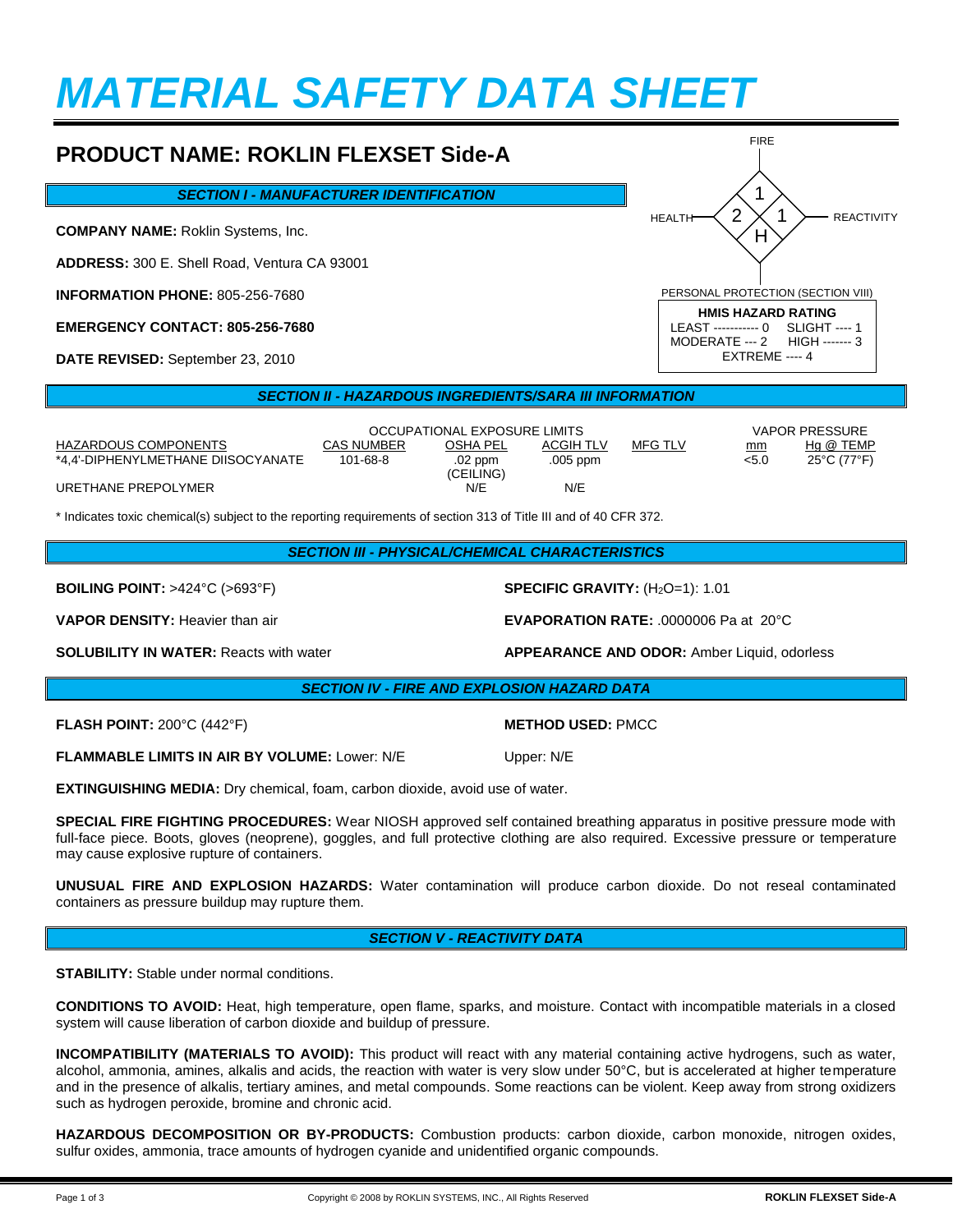**HAZARDOUS POLYMERIZATION:** May occur at high temperatures, above 204°C (400°F). Possible evolution of carbon dioxide gas at extremely high temperatures, may rupture closed containers.

### *SECTION VI - HEALTH HAZARD DATA*

**SKIN CONTACT:** Isocyanates react with skin protein and moisture and can cause irritation. Prolonged contact can cause reddening, swelling, rash, scaling, blistering, and, in some cases, skin sensitization. Individuals who have developed a skin sensitization can develop these symptoms as a result of contact with very small amounts of liquid material or as a result of exposure to vapor. Animal tests have indicated that respiratory sensitization can result from skin contact with MDI. This reinforces the need to prevent direct skin contact with the product by using Nitrile gloves, Tyvek suit and full face shield.

**EYE CONTACT:** Liquid, aerosols or vapors are severely irritating and can cause pain, tearing, reddening and swelling. Prolonged vapor contact may cause conjunctivitis. Any level of contact should not be left untreated.

**SKIN ABSORPTION:** Systemically toxic concentrations of this product will probably not be absorbed through human skin.

**INGESTION:** Can result in irritating and corrosive action in the mouth, stomach tissue and digestive tract. Symptoms can include sore throat, abdominal pain, nausea, vomiting and diarrhea.

**INHALATION: The following information applies only to products that contain MDI that are applied by spraying or that require heating. Roklin products are neither heated nor sprayed and are below the TLV when used properly.** MDI vapors or mist at concentrations above the TLV (Threshold Limit Value) can irritate (burning sensation) the mucous membranes in the respiratory tract (nose, throat, lungs) causing runny nose, sore throat, coughing, chest discomfort, shortness of breath and reduced lung function (breathing obstruction). High vapor concentrations may cause central nervous system (CNS) depression as evidenced by giddiness, headache, dizziness, and nausea. Persons with a preexisting, non-specific bronchial hyperactivity can respond to concentrations below the TLV with similar symptoms as well as asthma attack. Exposure well above the TLV may lead to bronchitis, bronchial spasm and pulmonary edema (fluid in lungs). As a result of previous repeated overexposures or a single large dose, certain individuals may develop isocyanate sensitization (chemical asthma) which will cause them to react to a later exposure to isocyanate at levels well below the TLV. Similar to many non-specific asthmatic responses, there are reports that once sensitized an individual can experience these symptoms upon exposure to dust, cold air or other irritants. This increased lung sensitivity can persist for weeks and in severe cases for several years. Chronic overexposure to isocyanate has also been reported to cause lung damage (including decrease in lung function) which may be permanent. Sensitization can either be temporary or permanent.

**HEALTH HAZARDS: ACUTE:** Exposure may cause mucous membrane and respiratory tract irritation, tightness of chest, headache, shortness of breath, and a dry cough. At concentrations exceeding current occupational limits and for sensitized individuals at levels less than or greater than current occupational limits, asthma-like symptoms may occur. These symptoms may include coughing, wheezing, and shortness of breath. A hypersensitive pneumonitis may also occur if the person is sensitized. This syndrome is characterized by fever, nonproductive cough, wheezing, chills, and shortness of breath. Central nervous system (CNS) depression may also result. The effects of acute exposure may be delayed in onset up to 12-24 hours. **CHRONIC:** Repeated exposure above current occupational limits may cause an allergic sensitization of the respiratory tract. This is characterized by an asthma-like response upon re-exposure to the chemical. The symptoms may include coughing, wheezing, shortness of breath and chest tightness, and may be fatal. Central nervous system (CNS) depression may also result; unconsciousness and death may occur in extreme cases.

**CARCINOGENICITY:** NTP: No IARC Monographs: No OSHA Regulated: No

**MEDICAL CONDITIONS GENERALLY AGGRAVATED BY EXPOSURE:** Cardiovascular disease, asthma or asthmatic bronchitis, emphysema, allergic disease, dermatitis, chronic respiratory disease, sinusitis, headache and dizziness.

**EMERGENCY AND FIRST AID PROCEDURES: EYE CONTACT:** Immediately flush eyes with plenty of water, preferably lukewarm. After initial flushing, remove any contact lenses and continue flushing for at least 15 minutes. Have eyes examined and treated by medical personnel. **INHALATION:** Remove victim to fresh air. If not breathing, give artificial respiration, preferably mouth-to-mouth. If breathing is labored, give oxygen. Consult medical personnel. **SKIN CONTACT:** Wash material off the skin thoroughly with plenty of soap and water. If redness, itching, or a burning sensation develops, get medical attention. Wash contaminated clothing and decontaminate footwear before reuse. **INGESTION:** Do not induce vomiting. Give 1-2 glasses of milk or water to drink and refer person to medical personnel. Do not give anything by mouth to an unconscious person.

#### *SECTION VII - PRECAUTIONS FOR SAFE HANDLING AND USE*

**STEPS TO BE TAKEN IN CASE MATERIAL IS RELEASED OR SPILLED:** Wear skin, eye, and respiratory protection during cleanup. Soak up material with absorbent and shovel into a chemical waste container. Cover container, but do not seal, and remove from work area. Prepare a decontamination solution of 2.0% liquid detergent and 3-8% concentrated ammonium hydroxide in water (5-10% sodium carbonate may be substituted for the ammonium hydroxide). Follow the precautions on the supplier's material safety data sheets. All operations should be performed by trained personnel familiar with the hazards of the chemicals used. Treat the spill area with the decontamination solution, using about 10 parts of solution for each part of the spill, and allow it to react for at least 15 minutes. Carbon dioxide will be evolved, leaving insoluble polyureas. Residues from spill cleanup, even when treated as described may continue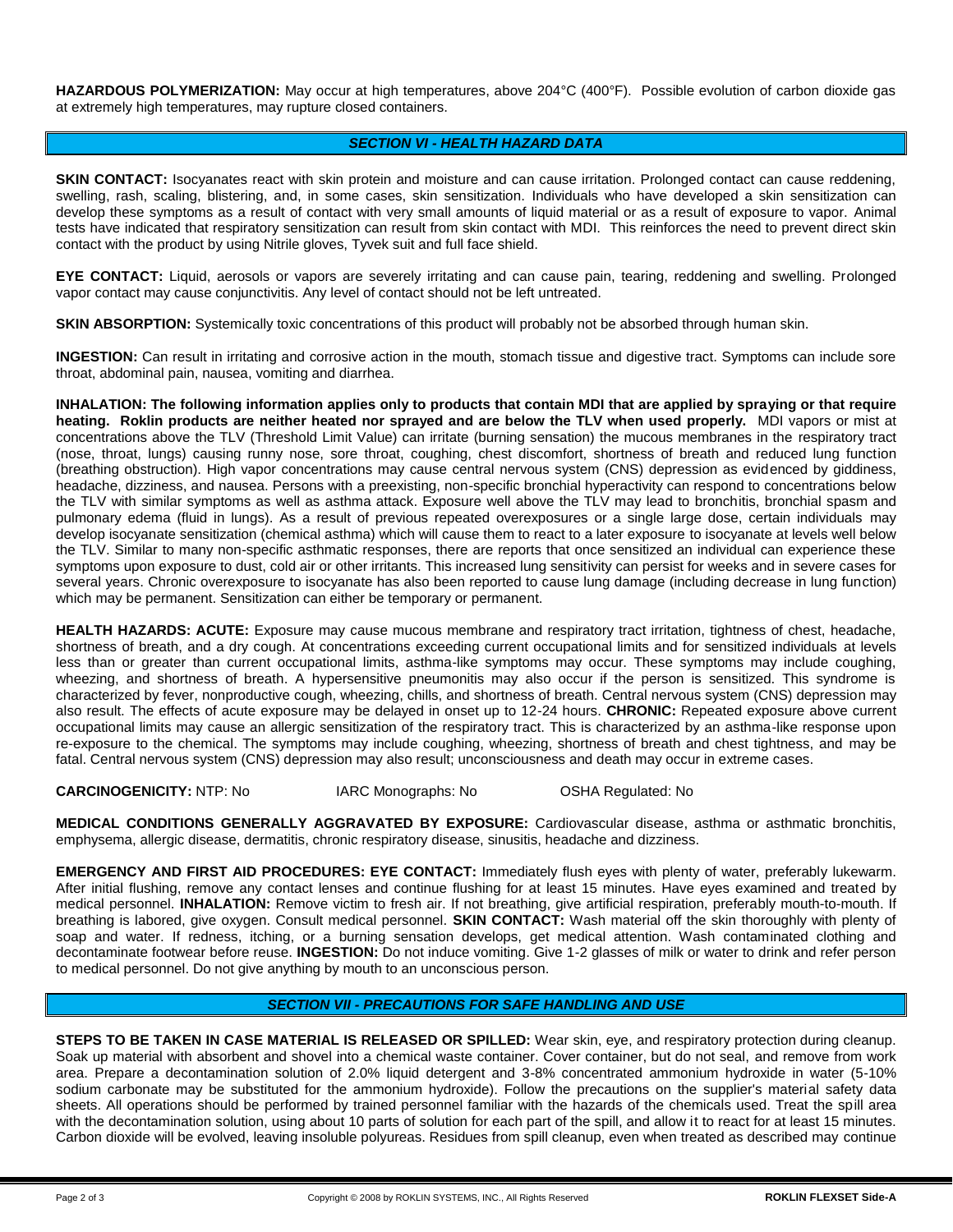to be regulated under provisions of RCRA and require storage and disposal as hazardous waste. For major spills, call CHEMTREC (Chemical Transportation Emergency Center) at 800-424-9300.

**WASTE DISPOSAL METHOD:** Empty containers can be disposed of in a normal manner. If A and B residue exists they are to be combined and mixed to create an inert polymerized mass which can then be disposed of in compliance with all relevant local, state, and federal laws and regulations.

PRECAUTIONS TO BE TAKEN IN HANDLING AND STORING: Keep in cool, dry, ventilated storage area, in closed containers and out of direct sunlight. Store in containers above ground and surrounded by dikes to contain spills or leaks. Keep containers closed when not in use.

**OTHER PRECAUTIONS:** Prevent skin and eye contact, observe TLV limitations. Avoid breathing vapors when vapors are present. Workers should shower and change to fresh clothing after each shift. A sensitized individual should not be exposed to the product that caused the sensitization. Air circulation and exhaustion of isocyanate vapors must be maintained until the coatings have fully cured to insure that no health hazard remains. Warning properties (irritation of the eyes, nose and throat or odor) are not adequate to prevent chronic overexposure from inhalation. This product can produce asthmatic sensitization upon either single inhalation exposure to a relatively high concentration or upon repeated inhalation exposure to lower concentrations. Exposure to vapors of heated isocyanates can be extremely dangerous. Employee education and training in safe handling of this material is required under OSHA hazard communication standard. Individuals with existing respiratory disease such as chronic bronchitis, emphysema, or asthma should not be exposed to isocyanates. These individuals should be identified through baseline and annual evaluation and removed from further exposure. Medical examination should include medical history, vital capacity, and forced expiratory volume at one second.

#### *SECTION VIII - CONTROL MEASURES*

**VENTILATION:** If needed, use local exhaust ventilation to keep airborne concentrations below the TLV. Follow guidelines in the ACGIH publication "Industrial Ventilation".

**RESPIRATORY PROTECTION:** If airborne concentrations exceed or are expected to exceed the TLV (during heating or spraying process), use MSHA/NIOSH approved positive pressure supplied air respirator with a full-face piece or an air supplied hood. For emergencies, use a positive pressure self-contained breathing apparatus. Air purifying (cartridge type) respirators are not approved for protection against isocyanates.

**PROTECTIVE CLOTHING:** Nitrile Gloves determined to be impervious under the conditions of use should be worn always when working with this product. A Tyvek suit is also recommended. *Depending on conditions of use*, additional protection may be required such as apron or arm covers. Wash contaminated clothing before wearing.

**EYE PROTECTION:** Full-face shield/splash guard in case of splashing.

**OTHER PROTECTIVE EQUIPMENT AND MEASURES:** Unhindered access to safety shower and eye wash stations. As a general hygienic practice, wash hands and face after use. Showers and cleaning of clothes are recommended. Follow all label instructions. Educate and train employees in safe use of product.

#### *SECTION IX - REGULATORY INFORMATION*

**DOT PROPER SHIPPING NAME:** Not Regulated.

**IATA PROPER SHIPPING NAME:** Not Regulated.

**IMO PROPER SHIPPING NAME:** Not Regulated.

**TOXIC SUBSTANCE CONTROL ACT:** All chemicals comprising this product are listed on the TSCA inventory.

**USER'S RESPONSIBILITY:** A bulletin such as this cannot be expected to cover all possible individual situations. As the user has the responsibility to provide a safe workplace, all aspects of an individual operation should be examined to determine if, or where, precautions, in addition to those described herein, are required. Any health hazard and safety information herein should be passed on to your customers or employees, as the case may be.

**DISCLAIMER:** The information contained herein is, to the best of our knowledge and belief, accurate. However, since the conditions of handling and use are beyond our control, we make no guarantee of results, and assume no liability for damages incurred by use of this material. All chemicals may present unknown health hazards and should be used with caution. Although certain hazards are described herein, we cannot guarantee that these are the only hazards which exist. Final determination of suitability of the chemical is the sole responsibility of the user. No representations or warranties, either expressed or implied, of merchantability, fitness for a particular purpose or any other nature are made hereunder with respect to the information contained herein or the chemical to which the information refers. It is the responsibility of the user to comply with all applicable federal, state and local laws and regulations.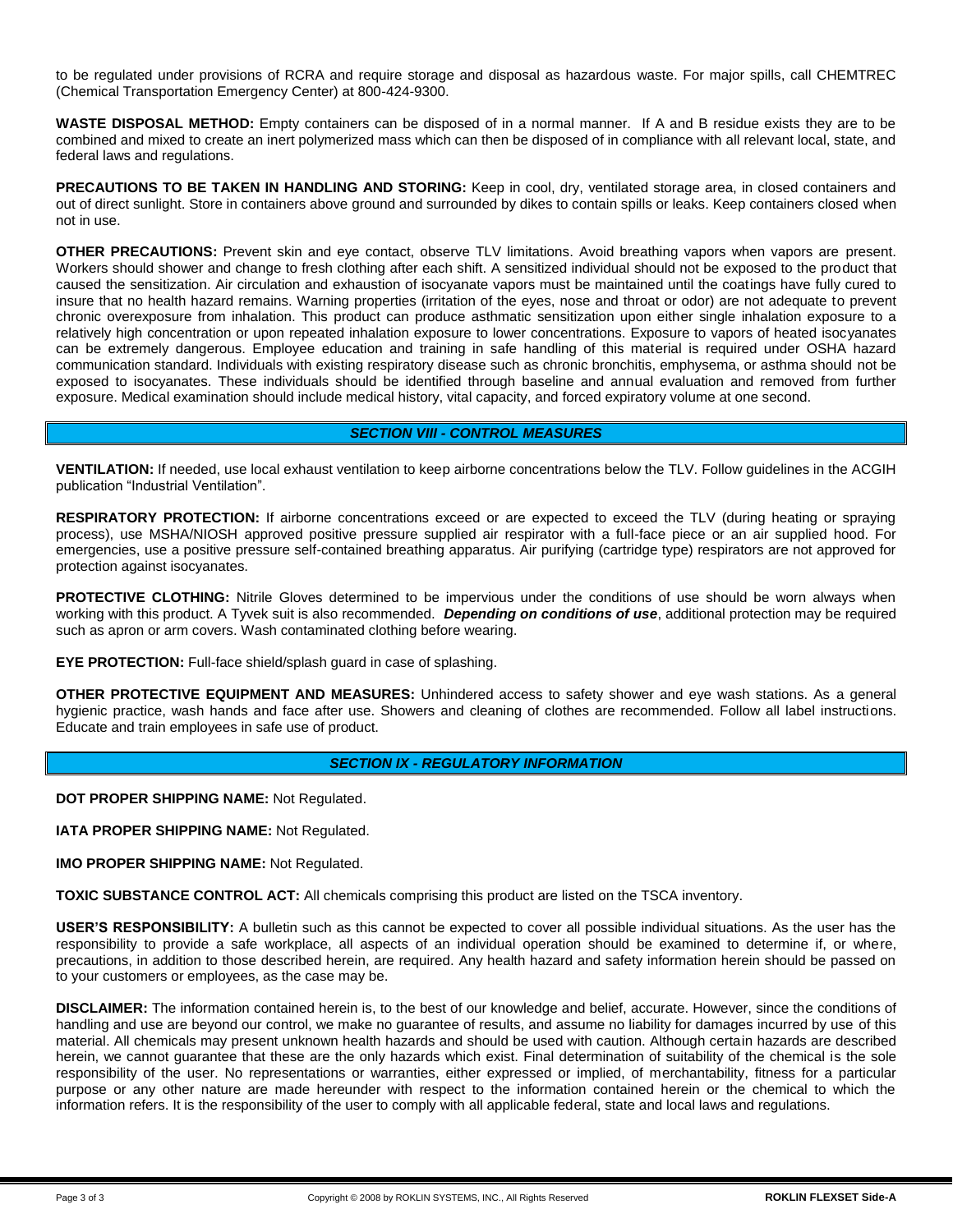# *MATERIAL SAFETY DATA SHEET*

#### **PRODUCT NAME: ROKLIN FLEXSET Side-B** *SECTION I - MANUFACTURER IDENTIFICATION* **COMPANY NAME:** Roklin Systems, Inc. **ADDRESS:** 300 E. Shell Road, Ventura CA 93001 **INFORMATION PHONE:** 805-256-7680 **EMERGENCY CONTACT: 805-256-7680 DATE REVISED:** September 23, 2010 *SECTION II - HAZARDOUS INGREDIENTS/SARA III INFORMATION* 1 0  $H$ FIRE HEALTH  $\left( 1 \times 0 \right)$  REACTIVITY PERSONAL PROTECTION (SECTION VIII) **HMIS HAZARD RATING** LEAST ----------- 0 SLIGHT ---- 1<br>MODERATE --- 2 HIGH ------- 3 MODERATE --- 2 EXTREME ---- 4 1

OCCUPATIONAL EXPOSURE LIMITS VAPOR PRESSURE HAZARDOUS COMPONENTS CAS NUMBER OSHA PEL ACGIH TLV MFG TLV mm Hg @ TEMP \*\*\* NO REPORTABLE QUANTITIES OF HAZARDOUS INGREDIENTS ARE PRESENT\*\*\*

\* No toxic chemical(s) subject to the reporting requirements of Section 313 of Title III and of 40 CFR 372.

*SECTION III - PHYSICAL/CHEMICAL CHARACTERISTICS*

**EVAPORATION RATE:** Slower than ether **SOLUBILITY IN WATER:** Slight

**APPEARANCE AND ODOR:** Grey liquid, mild aromatic

*SECTION IV - FIRE AND EXPLOSION HAZARD DATA*

**FLASH POINT:** 150°C (302°F) **METHOD USED:** PMCC

**FLAMMABLE LIMITS IN AIR BY VOLUME:** Lower: N/E Upper: N/E

**EXTINGUISHING MEDIA:** Dry chemical, foam, carbon dioxide, halogenated agents. If water is used, use very large quantities of cold water

**SPECIAL FIRE FIGHTING PROCEDURES:** Wear NIOSH approved self-contained breathing apparatus in positive pressure mode with full-face piece. Boots, gloves (neoprene), goggles, and full protective clothing are also required.

**UNUSUAL FIRE AND EXPLOSION HAZARDS:** Closed containers may rupture due to very high temperature or induced pressure.

**BOILING POINT:** >200°C (392°F) **SPECIFIC GRAVITY:** (H<sub>2</sub>O=1): 1.044

**COATING V.O.C.:** N/A **VAPOR DENSITY:** Heavier than air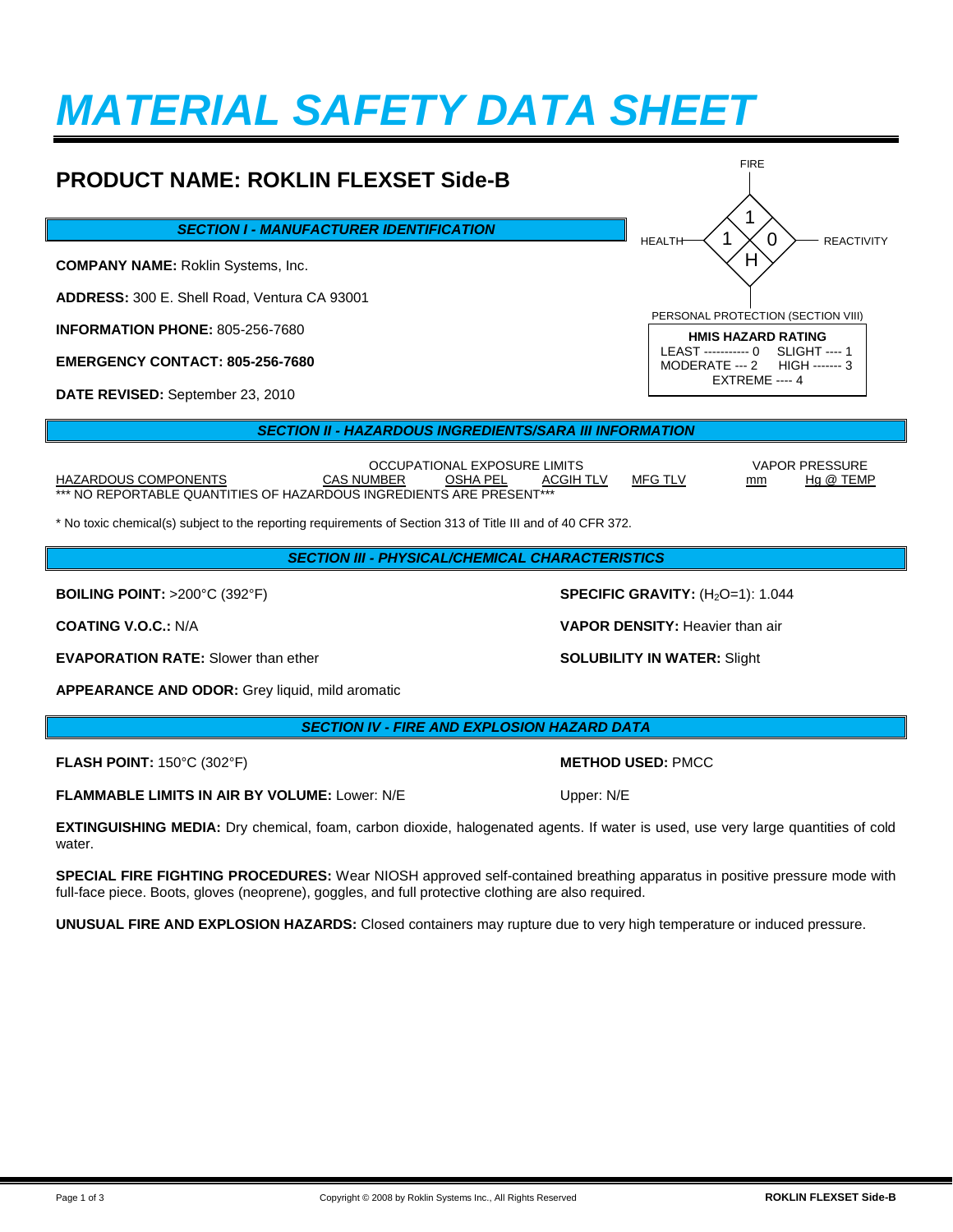### *SECTION V - REACTIVITY DATA*

**STABILITY:** Stable under normal conditions.

**CONDITIONS TO AVOID:** Heat, high temperature, open flame, sparks, and moisture. Contact with incompatible materials in a closed system will cause buildup of pressure.

**INCOMPATIBILITY (MATERIALS TO AVOID):** Isocyanates and strong oxidizers.

**HAZARDOUS DECOMPOSITION OR BY-PRODUCTS:** Organic vapors and other thermal decomposition products.

**HAZARDOUS POLYMERIZATION:** Will not occur.

#### *SECTION VI - HEALTH HAZARD DATA*

**SKIN CONTACT:** Frequent and prolonged contact can cause irritation and/or dermatitis.

**EYE CONTACT:** Can irritate eyes.

**SKIN ABSORPTION:** Systemically toxic concentrations of this product will probably not be absorbed through human skin.

**INGESTION:** This material is classified as "Relatively Nontoxic" by ingestion. In humans, irritation or chemical burns of the mouth, pharynx, esophagus and stomach can develop following ingestion, and injury may be severe and possibly fatal in extreme cases.

**INHALATION:** Vapors can irritate eyes, nose and respiratory passages. Overexposure may induce headaches, dizziness, drowsiness or unconsciousness. Chronic exposures may result in permanent decreases in lung function.

**HEALTH HAZARDS: ACUTE:** Exposure may cause mucous membrane and respiratory tract irritation, tightness of chest, headache, shortness of breath, and a dry cough. The effects of acute exposure may be delayed in onset up to 12-24 hours. **CHRONIC:** Repeated exposure above current occupational limits may cause an allergic sensitization of the respiratory tract. This is characterized by an asthma-like response upon re-exposure to the chemical. The symptoms may include coughing, wheezing, shortness of breath and chest tightness, and may be fatal.

**CARCINOGENICITY:** NTP: No IARC Monographs: No OSHA Regulated: No

**MEDICAL CONDITIONS GENERALLY AGGRAVATED BY EXPOSURE:** Cardiovascular disease, asthma or asthmatic bronchitis, allergic disease, chronic respiratory disease, sinusitis, headache, dizziness.

**EMERGENCY AND FIRST AID PROCEDURES: EYE CONTACT:** Immediately flush eyes with plenty of water. After initial flushing, remove any contact lenses and continue flushing for at least 15 minutes. Have eyes examined and treated by medical personnel. **INHALATION:** Remove victim to fresh air. If not breathing, give artificial respiration, preferably mouth-to-mouth. If breathing is labored, give oxygen. Consult medical personnel. **SKIN CONTACT:** Wash material off the skin with plenty of soap and water. If redness, itching, or a burning sensation develops, get medical attention. Wash contaminated clothing and decontaminate footwear before reuse. **INGESTION:** Do not induce vomiting. Give 1 or 2 glasses of water to drink and refer person to medical personnel. Never give anything by mouth to an unconscious person.

#### *SECTION VII - PRECAUTIONS FOR SAFE HANDLING AND USE*

**STEPS TO BE TAKEN IN CASE MATERIAL IS RELEASED OR SPILLED:** Wear skin, eye, and respiratory protection during cleanup. Soak up material with absorbent and shovel into a chemical waste container. Cover container, but do not seal, and remove from work area. For major spills, call CHEMTREC (Chemical Transportation Emergency Center) at 800-424-9300.

**WASTE DISPOSAL METHOD:** Empty containers can be disposed of in a normal manner. If A and B residue exists they are to be combined and mixed to create an inert polymerized mass which can then be disposed of in compliance with all relevant local, state, and federal laws and regulations.

**PRECAUTIONS TO BE TAKEN IN HANDLING AND STORING:** Keep in cool, dry, ventilated storage area, in closed containers and out of direct sunlight. Keep containers closed when not in use. Do not pressurize containers to empty them.

**OTHER PRECAUTIONS:** Prevent skin and eye contact.